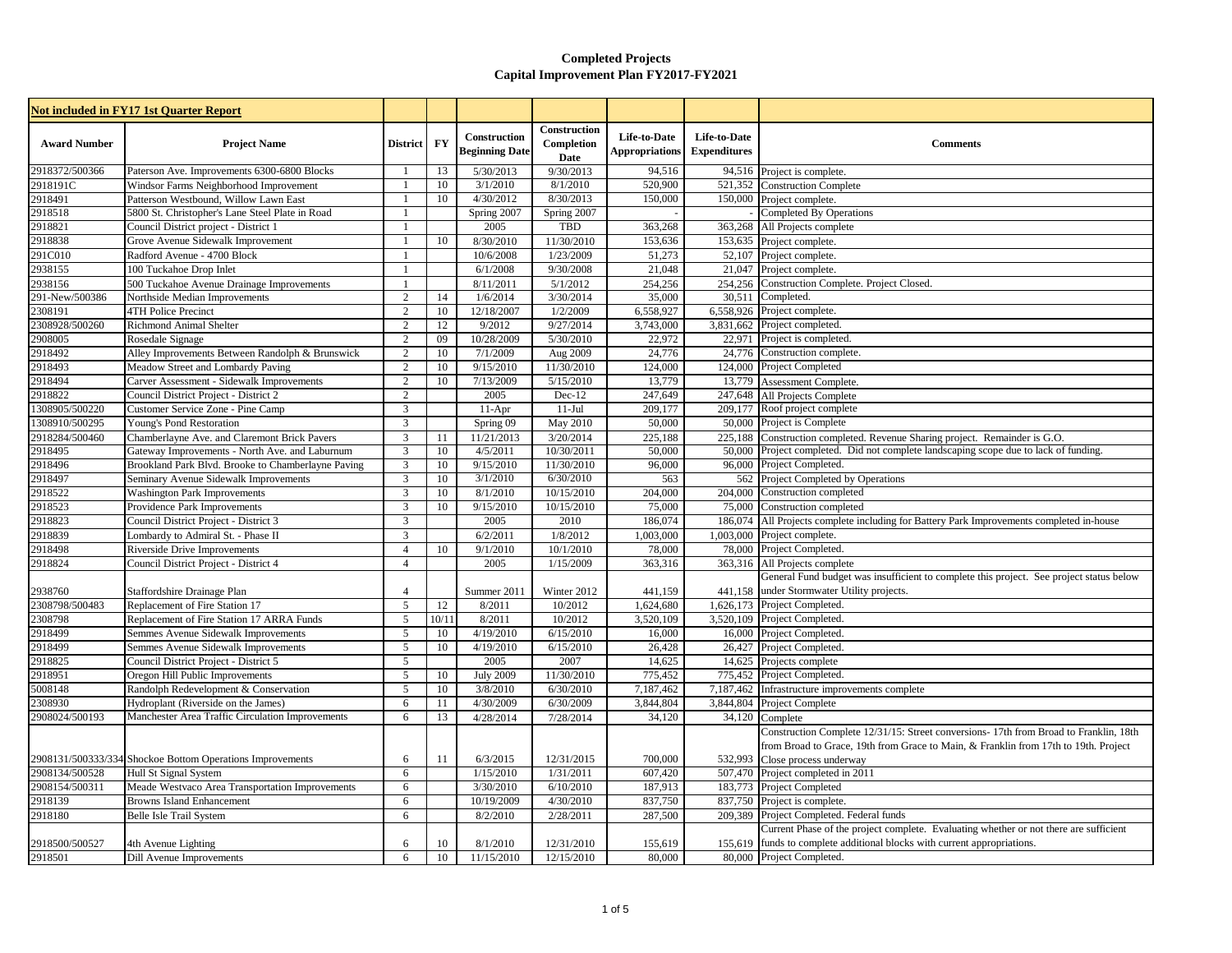| 2918513/500431  |                                                   | 6               |    |            |             |            |           |                                                                                         |
|-----------------|---------------------------------------------------|-----------------|----|------------|-------------|------------|-----------|-----------------------------------------------------------------------------------------|
|                 | Cathedral Walk                                    |                 |    | 3/1/2012   | 4/15/2012   | 117,747    | 117,747   | Construction completed.                                                                 |
| 2918520/500529  | Brick Sidewalk on Main - Visual Arts Center       | 6               | 09 | 12/14/2009 | 1/20/2010   | 68,325     | 68.324    | Construction completed on 1/20/10                                                       |
| 2918532         | Bellemeade Gateway Sign Project                   | 6               | 09 | 2/26/2009  | 3/13/2009   | 22,130     |           | 22,129 Project is Completed                                                             |
| 2918826         | Council District Project - District 6             | 6               |    | 2005       | 1/15/2009   | 244,485    |           | 244,485 All projects Complete                                                           |
| 2918944         | Broad Street Bus Lanes - STP Funded               | 6               |    | 5/20/2013  | 9/27/2013   | 1,220,000  |           | 846,959 Project Complete. Federal funds                                                 |
| 291C012/500365  | <b>Bellemeade Area Sidewalks</b>                  | 6               | 09 | 11/1/2014  | 6/15/2015   | 349,957    | 393,990   | construction completed                                                                  |
| 291C025         | <b>Highland Park Roundabout</b>                   | 6               | 10 | 7/28/2008  | 2/27/2009   | 507,210    | 507,209   | Construction Completed - funds reallocated                                              |
| 291C026         | Martin Agency - Shockoe Slip Subsurface           | 6               | 10 | 11/15/2008 | 4/21/2009   | 1,311,898  | 1.311.897 | Construction & Street light Installation Complete - Funds reallocated                   |
| 5008106         | Mathew Heights Planning and Redevelopment         | 6               |    | 9/5/2009   | 9/30/2010   | 33,100     |           | 33,100 Project completed                                                                |
| 5008125         | Southern Barton Heights Redevelopment             | 6               |    | 4/15/2008  | 6/1/2009    | 1,025,000  |           | 1,024,999 Infrastructure completed in 6/2009                                            |
| 130C301/500298  | Jefferson & Taylor Park Hillside                  | $\tau$          |    | 5/16/2011  | 4/29/2012   | 730,000    | 730,000   | Taylor Park project - Complete. Jefferson Hill construction complete.                   |
|                 |                                                   |                 |    |            |             |            |           | Work has been completed on upgrades to the playground and ball field back stops at this |
| 1308449/500218  | <b>Armstrong Playground Restoration</b>           | $\tau$          | 13 | 3/15/2013  | 1/15/2014   | 68,500     | 68,500    | location.                                                                               |
| 2918135         | 25th Street Gateway Improvements                  | $\overline{7}$  |    | 3/12/2009  | 6/9/2009    | 1,021,549  | 1,021,549 | Ornamental Lights Between Clay & Broad -- Construction is completed. Release funds      |
| 2918194         | <b>Tobacco Row Development</b>                    | $\tau$          |    | Ongoing    | Ongoing     | 3,124,092  |           | 3,124,092 Power Plant at Lucky Strike Complete                                          |
| 2918502         | Q Street Sidewalk Improvements                    | $7\phantom{.0}$ | 10 | 11/15/2009 | 12/15/2009  | 30,005     |           | 30,004 Construction Completed on 12/15/2009                                             |
| 2918827         | Council District Project - District 7             | $\overline{7}$  |    | 2005       | 2007        | 144,642    |           | 144,642 All Projects Complete                                                           |
| 291C016/500519  | Libbie Hill Park Slope Repairs                    | $\overline{7}$  |    | 5/16/2011  | 10/15/2011  | 431,574    |           | 431,574 Phase II construction is complete.                                              |
| 291C023         | Ornamental Lights 25th & M Street                 | $\tau$          |    | 3/15/2009  | 5/30/2009   | 418,492    |           | 418,491 Project complete.                                                               |
|                 |                                                   | 8               |    |            | 8/30/2009   | 215,434    |           | 215,434 Project Completed. Final Closeout in process.                                   |
| 1308119         | Hickory Hill Roof Improvements                    |                 |    | Complete   |             |            |           |                                                                                         |
| 291-New/500457  | Sidewalk Replacement - Broad Rock & Dorsett Road  | 8               | 14 | 5/1/2014   | 7/1/2014    | 100,000    |           | Completed. Final Bill pending. Funds to be Jv'd from account                            |
| 2918503         | Dinwiddie Avenue Area Improvements                | 8               | 10 | 9/1/2009   | 10/31/2009  | 50,000     | 50,000    | Construction complete.                                                                  |
| 2918527         | Haden Avenue and Ritter Street Improvements       | 8               | 09 | 6/1/2011   | 10/28/2011  | 494,772    | 494,772   | Construction complete. Contract closed out.                                             |
| 2918828         | Council District Project - District 8             | $\,8\,$         |    | 2005       | 11/25/2008  | 341,376    | 341,375   | All Projects complete                                                                   |
| 291C009         | Broad Rock Road (Rt. 10) Sidewalk                 |                 |    | 2/1/2010   | 5/14/2010   | 224,759    | 224,759   | Construction Completed.                                                                 |
| 2938159         | <b>Glennan Drive Drainage Improvements</b>        | 8               | 09 | 1/15/2011  | 3/15/2011   | 206,834    | 206,833   | Project completed March 2011.                                                           |
|                 |                                                   |                 |    |            |             |            |           | General Fund budget was insufficient to complete this project and the funds were        |
|                 |                                                   |                 |    |            |             |            |           | withdrawn in FY09. Project is being programmed using Stormwater Utility Funds (see      |
| 2938160         | Cherry Gardens Drainage Improvements              | 8               | 09 | Apr-11     | $Jun-11$    |            |           | below).                                                                                 |
|                 |                                                   |                 |    |            |             |            |           | General Fund budget was insufficient to complete this project and the funds were        |
|                 |                                                   |                 |    |            |             |            |           | withdrawn in FY08. Project is being programmed using Stormwater Utility Funds (see      |
| 293C106         | Davee Gardens Drainage                            | 8               |    | Fall 2011  | Winter 2012 | 1,720      | 1,719     | below).                                                                                 |
| 2918182/500522  | Midlothian Turnpike: Belt Blvd to Chippenham Pkw. | 9               | 12 | 9/30/2010  | 4/29/2013   | 1,934,281  | 1,235,741 | Construction is complete. Federal VDOT administered project.                            |
| 2918183/500521  | German School Road: Glenway to Warwick Road       | 9               | 12 | 11/30/2010 | 4/29/2013   | 484,000    | 194,010   | Construction is complete. Federal VDOT administered project.                            |
| 2918530         | <b>Glendale Subdivision Streetlights</b>          | 9               | 09 | $Sep-09$   | $Jan-10$    |            |           | Project complete using Utilities Funding                                                |
| 5008018/500394  | Hull Street Corridor Revitalization Project       | 9               | 12 | 5/17/2012  | 2/28/2013   | 161,538    | 161,538   | Study complete.                                                                         |
|                 |                                                   |                 |    |            |             |            |           | General Fund budget was insufficient to complete this project and the funds were        |
|                 |                                                   |                 |    |            |             |            |           | withdrawn in FY08. Project is being programmed using Stormwater Utility Funds (see      |
| 2938049         | Deter/Republic Replace Drainage Flow Pipes        | $\mathbf{Q}$    | 09 | N/A        | N/A         |            |           | below).                                                                                 |
|                 |                                                   |                 |    |            |             |            |           | Grace St one-way to two-way conversion completed and submitted invoices to VDOT for     |
| 2108131/500158  |                                                   |                 |    |            |             |            |           |                                                                                         |
| 500303 500305   |                                                   | CW              |    |            |             |            |           | reimbursement. This is a Revenue Sharing Project. The unspent funds will be re-         |
|                 | <b>Traffic Direction Conversions</b>              |                 |    | 2/23/2015  | 6/18/2015   | 606,391    | 392,990   | appropriated.                                                                           |
|                 |                                                   |                 |    |            |             |            |           | Project underway to install sprinkler system throughout City Hall which also includes   |
|                 |                                                   |                 |    |            |             |            |           | replacing the fire alarm system. Scheduled completion for May/2014. Sprinkler System    |
|                 |                                                   |                 |    |            |             |            |           | now completed & final contract closeout. Closeout in process with final perimeter       |
|                 |                                                   |                 |    |            |             |            |           | insulation project underway. Perimeter insulation project completed and all scope for   |
| 2308125/500237  | City Hall Sprinkler System                        | <b>CW</b>       |    | 6/2012     | 11/1/2015   | 2,701,996  | 2,673,841 | project is completed.                                                                   |
| 2308145         | <b>City Hall Exterior Renovations</b>             | CW              |    | 8/1/2008   | 12/1/2012   | 20,727     |           | 20,726 Project complete.                                                                |
| 2308150/500233  | City Hall Fall Protection System                  | <b>CW</b>       |    | 3/1/2009   | 6/1/2011    | 523,282    |           | 523,282 Complete                                                                        |
| 2308157C/500245 | City Jail Maintenance                             | CW              |    | 7/1/2008   | 7/1/2013    | 13,025,331 |           | 13,025,331 All projects complete.                                                       |
| 2308199/500535  | City Hall Building HVAC Upgrades                  | CW              |    | 1/1/2009   | 12/1/2012   | 627,345    | 627,345   | Projects Complete                                                                       |
|                 |                                                   |                 |    |            |             |            |           | The City Hall fire alarm replacement project is part of the combined City Hall Fire     |
|                 |                                                   |                 |    |            |             |            |           | Alarm/Sprinkler Project & construction completed and final contract closeout underway.  |
| 2308224         | City Hall Fire Alarm System                       | CW              |    | 6/2012     | 12/13/2013  | 3,000,000  |           | 3,000,000 Project completed.                                                            |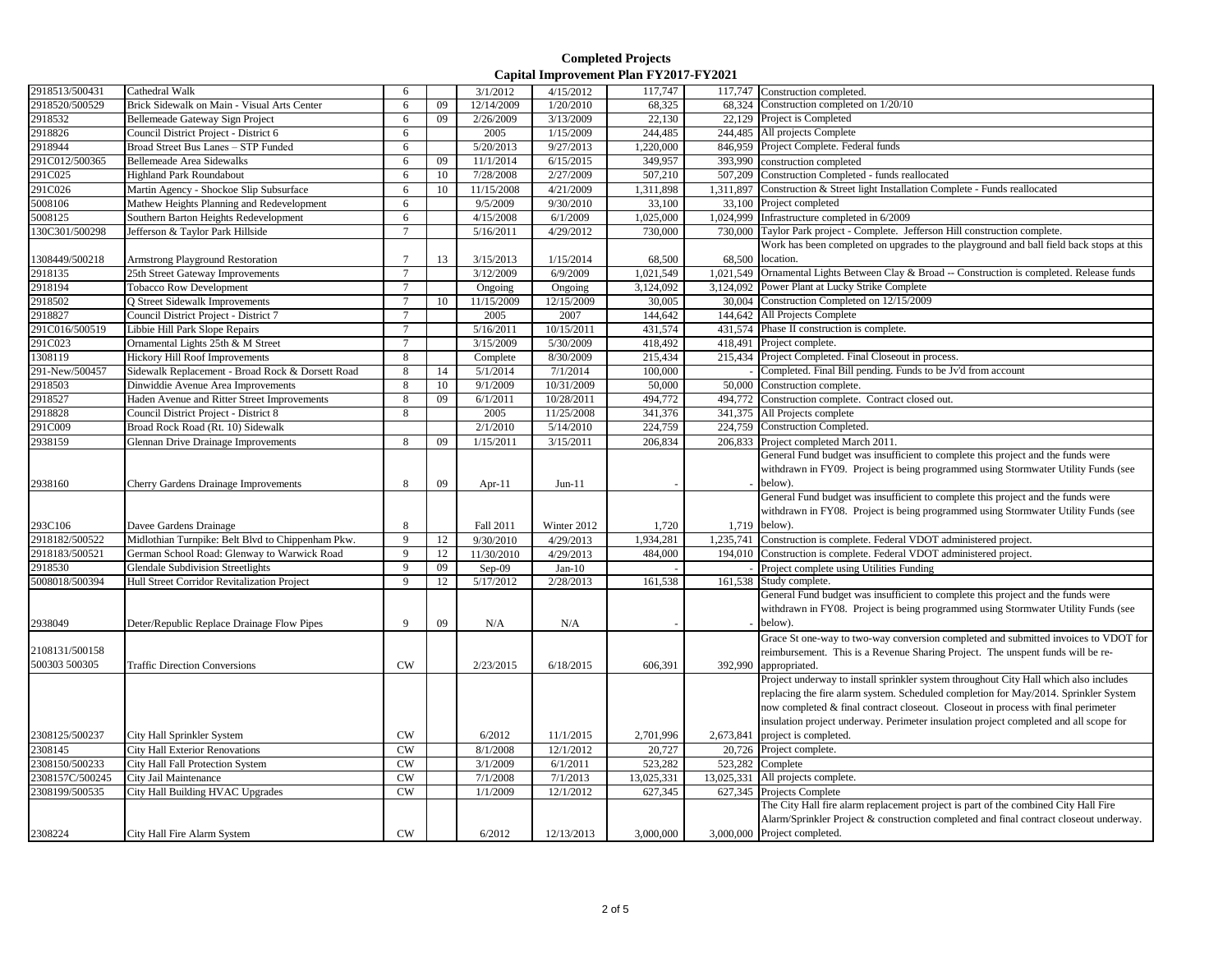|                           |                                                                               |                        |          |                        |                         |                        |                     | City providing project funds to RPAC through the EDA for design & construction using                                       |
|---------------------------|-------------------------------------------------------------------------------|------------------------|----------|------------------------|-------------------------|------------------------|---------------------|----------------------------------------------------------------------------------------------------------------------------|
|                           |                                                                               |                        |          |                        |                         |                        |                     | Wilson Butler Architects for design & Gilbane/Cristman for construction. Phase II                                          |
|                           |                                                                               |                        |          |                        |                         |                        |                     | construction completed 10/18/2013 on schedule and Phase III is underway with Phase IV                                      |
| 2308238/500437            | Landmark Theater Phase III Renovation                                         | <b>CW</b>              | 14       | 7/2012                 | 10/20/2014              | 14,000,000             |                     | 14,000,000 and overall completion 10/2014. Project completed.                                                              |
| 2308795                   | Carpenter Center                                                              | <b>CW</b>              |          | 12/20/2004             | 9/9/2009                | 25,000,000             | 25,000,000          | Project has been completed & City \$25M funding fully disbursed.                                                           |
| 2308927                   | <b>New Courts Facility</b>                                                    | <b>CW</b>              |          | 6/23/2008              | Jan. 2012               | 26,399,318             |                     | 26,399,318 Project complete                                                                                                |
| 308935/500270             | <b>Landmark Theater Renovations</b>                                           | CW                     |          | 1/5/2009               | 4/30/2010               | 3,900,000              |                     | 3,904,210 Projects complete.                                                                                               |
| 2908152/500341            | Overhead Traffic Sign Structure Enhancements                                  | <b>CW</b>              |          | Ongoing                | $\sqrt{6}/1/2014$       | 75,000                 |                     | 101,565 Design and construction is complete                                                                                |
| 2908153/500425            | Citywide Sign Replacement Program                                             | $\overline{\text{CW}}$ |          | Ongoing                | 6/1/2014                | 116,566                | 116,566             | Project Complete                                                                                                           |
|                           |                                                                               |                        |          |                        |                         |                        |                     | 2015 UCI Improvements Sidewalks 1 thru 4 Complete. Broad St @ Old 14th St in                                               |
| 2918370/500490/50<br>0335 |                                                                               |                        |          |                        |                         |                        |                     | construction. Broad St @ 4th St construction completed. 3rd/5th Street Ramp Gateway Project                                |
|                           | 2015 Road World Cycling Championship                                          | <b>CW</b><br>CW        | 13       | 6/15/2014              | 8/31/2015               | 1,970,000              | 1,970,000           | completed in August 2015. Revenue Sharing funds All Funds expended @ 3-31-16                                               |
| 2918938                   | <b>Pavement Rehabilitation</b>                                                | CW                     |          | Ongoing                | Ongoing                 | 3,942,362              | 3,942,307           | Projects completed.                                                                                                        |
| 291C014                   | Alley Repair - Gaston Storm Damage                                            |                        |          | 4/30/2009              | 6/30/2009               | 321,869<br>146,573,966 | 321,869             | Project complete & closed out                                                                                              |
|                           |                                                                               |                        |          |                        |                         |                        | 144,683,317         |                                                                                                                            |
|                           |                                                                               |                        |          |                        |                         |                        |                     |                                                                                                                            |
|                           | <b>Not included in FY17 2nd Quarter Report</b>                                |                        |          |                        |                         |                        |                     |                                                                                                                            |
|                           |                                                                               |                        |          | Construction           | Construction            | Life-to-Date           | Life-to-Date        |                                                                                                                            |
| <b>Award Number</b>       | <b>Project Name</b>                                                           | <b>District</b>        | FY       | <b>Beginning Date</b>  | Completion              | <b>Appropriations</b>  | <b>Expenditures</b> | <b>Comments</b>                                                                                                            |
|                           |                                                                               |                        |          |                        | Date                    |                        |                     |                                                                                                                            |
| 2108665/500415            | 2nd Street Streetscape (Jackson Ward)                                         | $\overline{2}$         |          | Ongoing                | Ongoing                 | 2,291,388              | 2,291,388           |                                                                                                                            |
|                           |                                                                               |                        |          |                        |                         |                        |                     |                                                                                                                            |
|                           |                                                                               |                        |          |                        |                         |                        |                     | The Redevelopment Plan and future development of this project area will be reviewed by                                     |
| 5008109/500397            | North Jackson Ward Study Area                                                 | 2                      |          | 5/31/2012              | 1/31/2020               | 1,654,317              | 1,654,317           | RRHA and City staff. RRHA continues to maintain the 30+/- properties acquired to date.                                     |
|                           |                                                                               |                        |          |                        |                         |                        |                     | Electric feed to building completed. Lighting installed for tours. Consultant study                                        |
| 1308109/500190            | Pump house in Byrd Park                                                       | 5                      |          | January 09             | Ongoing                 | 79,700                 | 79,700              | completed to determine feasibility of renovation of the facility for future use.                                           |
| 1308191                   | Maymont Park Improvements                                                     | 5                      |          | Ongoing                | Ongoing                 | 740,682                | 740.681             |                                                                                                                            |
| 2918321                   | <b>Sunset Street Improvements</b>                                             | 5                      | 09       | N/A                    | N/A                     |                        |                     | <b>Funding Reallocated</b>                                                                                                 |
| 291C011                   | Randolph West Lighting                                                        | 5                      | 10       | Dec-08                 | Apr-10                  | 483,240                | 483,240             | Developer completed installation of solar lights April 2010                                                                |
| 5008906/500389            | Carytown Gateway Improvements                                                 | 5                      | 17       |                        |                         | 245,686                | 245,686             |                                                                                                                            |
|                           |                                                                               |                        |          |                        |                         |                        |                     | RRHA is continuing to manage the Jackson Commons development project. The                                                  |
|                           |                                                                               |                        |          |                        |                         |                        |                     | developer has completed construction and leasing of 41-unit and 55-unit multifamily                                        |
|                           |                                                                               |                        |          |                        |                         |                        |                     | buildings. RRHA continues to pursue development opportunities for its approx. 5 acre                                       |
| 2108200/500413            | <b>Jackson Place</b>                                                          | 6                      |          | 9/1/2011               | 6/15/2015               | 9,434,374              | 9,434,374           | mixed-use site just west of 3rd Street.                                                                                    |
| 2108208                   | Riverfront Development Area                                                   | 6                      |          | Ongoing                | Ongoing                 | 9,318,801              | 9,304,244           | Complete                                                                                                                   |
|                           |                                                                               |                        |          |                        |                         |                        |                     | Testing for environmental issues to be finalized for old Armory as part of                                                 |
|                           |                                                                               |                        |          |                        |                         |                        |                     | deconstruction/recycling plan for Armory have been completed and forwarded to DPW for                                      |
|                           |                                                                               |                        |          |                        |                         |                        |                     | inclusion in the Deconstruction specs to be released before end of year. Final adjustments                                 |
|                           |                                                                               |                        |          |                        |                         |                        |                     | to site master plan to accommodate Cannon Creek Phase 2 and residential units at Armory                                    |
|                           |                                                                               |                        |          |                        |                         |                        |                     | site complete. Release of RFP for design services on hold pending further discussions with                                 |
|                           |                                                                               |                        |          |                        |                         |                        |                     | RPS. Abatement/ Demolition of Armory started 9/16/15 for completion on 1/28/16.                                            |
|                           |                                                                               |                        |          |                        |                         |                        |                     | Armory demolition completed. Available funds are expected to be Re-allocated in the                                        |
| 230-New/500494<br>2918099 | Dove School                                                                   | 6                      | 14<br>10 | <b>TBD</b><br>5/1/2012 | <b>TBD</b><br>9/20/2012 | 68,000<br>247,761      |                     | 107,472 FY2017 Capital Budget on July 1, 2016. Project complete.                                                           |
|                           | Green Streets Project                                                         | 6<br>6                 |          | <b>TBD</b>             | <b>TBD</b>              | 791,000                |                     | 247,761 Construction complete. Landscaping pending.<br>713,533 Project is complete. Federal enhancement. Closeout process. |
| 2918189/500462<br>2918529 | Hull Street Passenger Station<br>Highland Park Six Points Pedestrian Lighting | 6                      |          | $Jan-09$               | Dec-09                  |                        |                     | Project complete using Utilities Funding                                                                                   |
|                           |                                                                               |                        |          |                        |                         |                        |                     | The 128 units of Phases 1 and 2 of Highland Grove are complete and occupied.                                               |
|                           |                                                                               |                        |          |                        |                         |                        |                     | Remaining work on landscape, backflow prevention device removal, and streetlight                                           |
|                           |                                                                               |                        |          |                        |                         |                        |                     | installation remains to be done. Abatement/ Demolition of Armory completed. Final                                          |
|                           |                                                                               |                        |          |                        |                         |                        |                     | adjustments to site master plan to accommodate Cannon Creek Phase 2 and residential                                        |
| 5008108/500325            | Dove Street Redevelopment Plan                                                | 6                      | 11       | 7/15/2015              | 12/14/2016              | 1,425,394              | 1,979,301           | units at Armory site also complete under Dove School project.                                                              |
| 2308300/500249            | East End Library                                                              | $7\phantom{.0}$        | 11       | <b>TBD</b>             | <b>TBD</b>              | 41,388                 | 41,388              | East End Library recently fully renovated                                                                                  |
| 291C017                   | Chimborazo Park Hill Slope Stabilization                                      | $7\phantom{.0}$        |          | <b>TBD</b>             | <b>TBD</b>              | 10,544                 |                     | 10,543 Project engineering underway                                                                                        |
|                           | Hope VI Regional Storm Water Management Basin                                 | 8                      |          | <b>TBD</b>             | <b>TBD</b>              | 37,612                 |                     | 37,611 Project Dependent on Jefferson Davis Highway VDOT Construction Funding                                              |
| 2938115                   |                                                                               |                        |          |                        |                         |                        |                     |                                                                                                                            |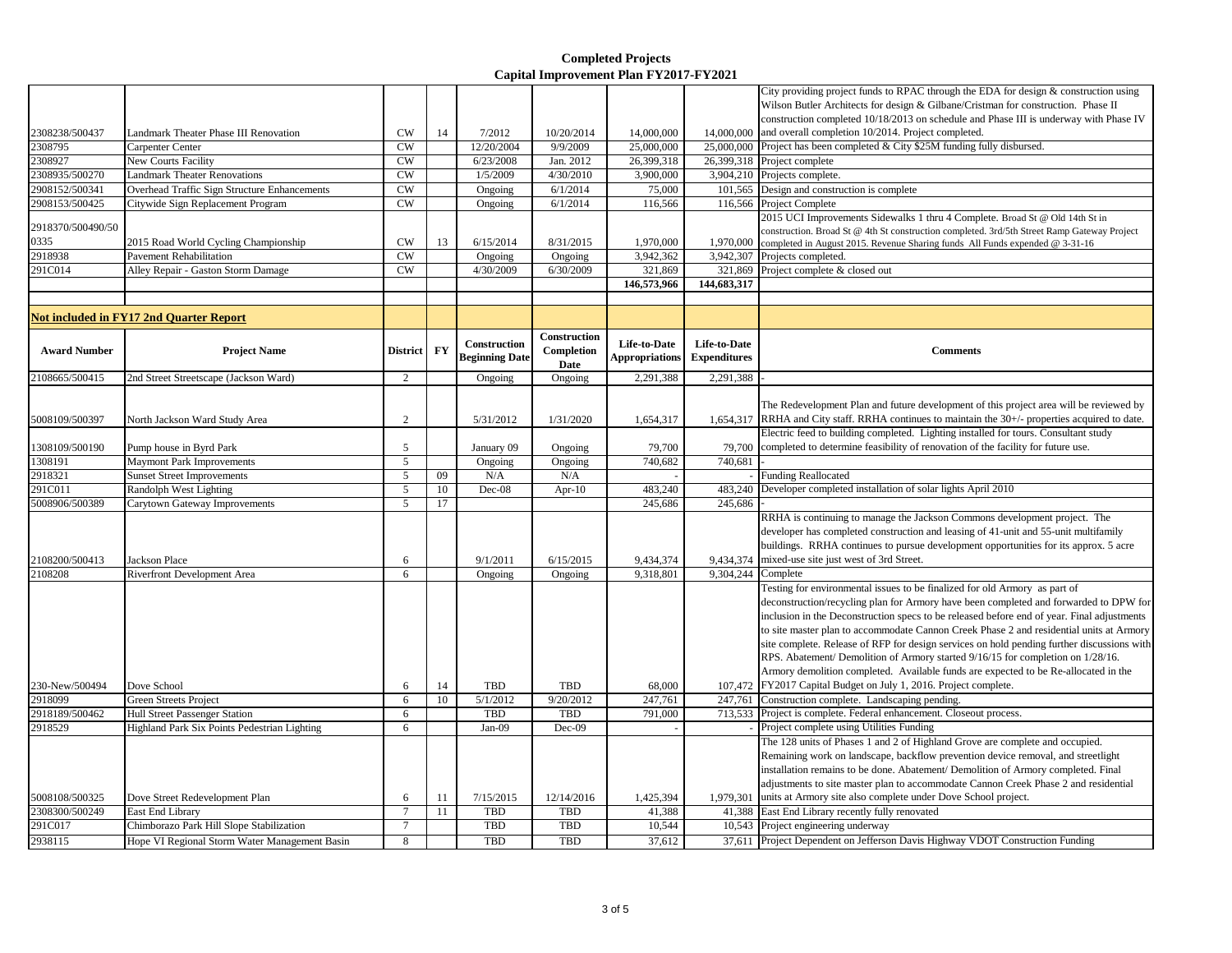|                     |                                                        |                 |    |                                       |                                    |                                       |                                            | Project is complete. \$1,121,907 in unspent available balances was utilized for FY17                                                                                                                                                                                                                                                                                                                                                                |
|---------------------|--------------------------------------------------------|-----------------|----|---------------------------------------|------------------------------------|---------------------------------------|--------------------------------------------|-----------------------------------------------------------------------------------------------------------------------------------------------------------------------------------------------------------------------------------------------------------------------------------------------------------------------------------------------------------------------------------------------------------------------------------------------------|
| 2308221/500125      | New Justice Center                                     | CW              |    | Nov. 2011                             | Feb. 2015                          | 131,142,093                           | 131,142,093                                | appropriations. Approximately \$200,000 of closeout items remain to be paid                                                                                                                                                                                                                                                                                                                                                                         |
| 2308222/500481      | <b>Finance ERP System</b>                              | CW              |    | 7/1/2009                              | 4/30/2014                          | 5,081,957                             |                                            | 5,082,849 Phase 1b complete                                                                                                                                                                                                                                                                                                                                                                                                                         |
| 2908137/500293      | Richmond Signal System Improvements (RSTP)             | CW              |    | 10/31/2009                            | 12/31/2013                         | 5,315,000                             | 5.542.719                                  | Construction completed. Closing out in process. No change in 2nd qtr.                                                                                                                                                                                                                                                                                                                                                                               |
|                     |                                                        |                 |    |                                       |                                    | 168,408,937                           | 169,138,900                                |                                                                                                                                                                                                                                                                                                                                                                                                                                                     |
|                     |                                                        |                 |    |                                       |                                    |                                       |                                            |                                                                                                                                                                                                                                                                                                                                                                                                                                                     |
|                     | <b>Not included in FY17 3rd Quarter Report</b>         |                 |    |                                       |                                    |                                       |                                            |                                                                                                                                                                                                                                                                                                                                                                                                                                                     |
| <b>Award Number</b> | <b>Project Name</b>                                    | <b>District</b> | FY | Construction<br><b>Beginning Date</b> | Construction<br>Completion<br>Date | Life-to-Date<br><b>Appropriations</b> | <b>Life-to-Date</b><br><b>Expenditures</b> | <b>Comments</b>                                                                                                                                                                                                                                                                                                                                                                                                                                     |
|                     |                                                        |                 |    |                                       |                                    |                                       |                                            | New West End Branch Library Project is cancelled - reference LFGS#2308196 - Library                                                                                                                                                                                                                                                                                                                                                                 |
|                     |                                                        |                 |    |                                       |                                    |                                       |                                            | Technology Upgrades & Renovations Program in CW below where the existing West End                                                                                                                                                                                                                                                                                                                                                                   |
| 2308219             | West End Library Expansion                             |                 | 11 | <b>TBD</b>                            | <b>TBD</b>                         | 77,752                                | 77.752                                     | Branch Library is being returned to the program. No updates on this program.                                                                                                                                                                                                                                                                                                                                                                        |
|                     |                                                        |                 |    |                                       |                                    |                                       |                                            | Study complete. AKA Old Moore Street School Study. Monies transferred to Monroe                                                                                                                                                                                                                                                                                                                                                                     |
| 1308120/500199      | <b>Carver Community Center</b>                         | 2               |    | TBD                                   | TBD                                | 100,000                               | 100,000 Park                               |                                                                                                                                                                                                                                                                                                                                                                                                                                                     |
| 500449              | Pavements/Crosswalks/Sidewalks Monument & Allen        | $\sqrt{2}$      | 14 | $Oct-15$                              | $\overline{\text{Mar-}16}$         | 500,000                               | 500,000                                    | Construction completed. The closeout underway. Monies transferred to Monroe Park                                                                                                                                                                                                                                                                                                                                                                    |
| 2918316/500378      | MacArthur Avenue Streetscape                           | 3               | 09 | $Mar-14$                              | $May-14$                           | 139,682                               |                                            | 170,000 Project has been completed.                                                                                                                                                                                                                                                                                                                                                                                                                 |
| 291C030/500525      | Allen Street Repavement                                | 5               |    | $Oct-13$                              | $Jun-16$                           | 125,000                               |                                            | 125,000 Project is 100% complete. Monies transferred to Monroe Park.                                                                                                                                                                                                                                                                                                                                                                                |
|                     |                                                        |                 |    |                                       |                                    |                                       |                                            | Part of Harrison Street was paved as part of the UCI bike race cost of \$20,000.00.                                                                                                                                                                                                                                                                                                                                                                 |
| 500548              | Meadow & Harrison Paving                               | 5               | 15 | $Jul-15$                              | $Jun-16$                           | 268,780                               |                                            | 268,780 Project closed and monies transferred to Monroe Park                                                                                                                                                                                                                                                                                                                                                                                        |
|                     |                                                        |                 |    |                                       |                                    |                                       |                                            | Electric upgrades to access and egress lighting complete. Project complete and monies                                                                                                                                                                                                                                                                                                                                                               |
| 1308118/500198      | Coliseum Fire Suppression upgrades                     | 6               |    | Ongoing                               | Ongoing                            | 456,258                               | 456,258                                    | transferred to Monroe Park                                                                                                                                                                                                                                                                                                                                                                                                                          |
| 500550/500549       | Shockoe Infrastructure Improvements                    | 6               | 15 | TBD                                   | TBD                                | 3,218,898                             | 3,218,898                                  | Monies were used to fund FY17, FY18 and FY19 capital projects.                                                                                                                                                                                                                                                                                                                                                                                      |
|                     |                                                        |                 |    |                                       |                                    |                                       |                                            | Slave Trail Pathway Markers have been installed as of mid May 2015. Lumpkin's Jail and<br>surrounds discussed through the Richmond Speaks Community Collaboration public<br>meeting series. Final report for Richmond Speaks if available on line. RFP for Lumpkins<br>Jail development received April 27, procurement process to select team for Lumpkin's Jail<br>follows. City to seek NHL status for Lumpkins, research UNESCO process once RFP |
| 5008118/500391      | Slave Trail                                            | 6               | 12 | $Jan-11$                              | Ongoing                            | 1,610,000                             | 1,553,160                                  | team is awarded a contract. Winfree Cottage signage to post Fall 2016 and Winfree<br>Cottage stabilization was completed Summer 2016. Monies transferred to Monroe Park                                                                                                                                                                                                                                                                             |
| 291-New/500459      | Virginia Capital Trail Phase II                        | $\tau$          | 14 | $Mar-15$                              | Aug- $15$                          | 600,000                               |                                            | Contract complete. Closeout underway. Federal Project. Monies transferred to East<br>600,000 Riverfront Project.                                                                                                                                                                                                                                                                                                                                    |
| 291C013/500464      | Virginia Capital Trail Phase III                       | $7\phantom{.0}$ | 11 | Aug- $14$                             | $Nov-15$                           | 2,647,529                             |                                            | Contract complete. Closeout underway. Federal Project. Monies transferred to East<br>2,647,529 Riverfront Project.                                                                                                                                                                                                                                                                                                                                  |
| 2308501/500252      | <b>City Hall Renovations</b>                           | CW              |    | $Jul-08$                              | $Jan-15$                           | 26,940,000                            | 26,913,295                                 | Projects under construction (renovations); The following projects were completed:<br>Entrance lighting, Automatic Sliding Doors, Install exterior transformer for LED fixtures.<br>The total cost was \$40,322.00. Respectively (\$9,501.00, \$5,129.00, \$25,692.00) Monies<br>transferred to Monroe Park                                                                                                                                          |
| 2918507/500380/500  | Curb Ramps for the Mobility Impaired                   | CW              |    | Ongoing                               | Ongoing                            | 1,225,000                             |                                            | 1,221,394 Projects complete. Monies transferred to Monroe Park                                                                                                                                                                                                                                                                                                                                                                                      |
| 5008009/500393      | EDA Leigh Street Development (Redskins)                | <b>CW</b>       | 13 | $Jan-13$                              | $Jun-13$                           | 10,000,000                            |                                            | 9,999,999 Construction began Jan 13; \$7,025,969 has been borrowed and granted to the EDA.                                                                                                                                                                                                                                                                                                                                                          |
| 5008030/500377      | Gateway Plaza                                          | <b>CW</b>       | 13 | $Jul-13$                              | $Jan-15$                           | 11,250,000                            |                                            | 11,250,000 Project in progress.                                                                                                                                                                                                                                                                                                                                                                                                                     |
| 2308167             | Landmark Theater Renovations                           | CW              |    | Ongoing                               | Ongoing                            | 8,779,601                             | 8,779,600 Complete                         |                                                                                                                                                                                                                                                                                                                                                                                                                                                     |
| 500641              | <b>New Voting Machines</b>                             | <b>CW</b>       |    | May 2015                              | Nov 2015                           | 613,302                               |                                            | Voting Machines have been received and ready for November elections. Payment in<br>process                                                                                                                                                                                                                                                                                                                                                          |
| 2908136             | Parking Meter Enhancement Program                      | CW              |    | Ongoing                               | Ongoing                            | 75,000                                | 74.997                                     | Project complete, account closed.                                                                                                                                                                                                                                                                                                                                                                                                                   |
| 2918210             | Project Planning and Programming                       | <b>CW</b>       |    | Ongoing                               | Ongoing                            | 472,000                               | 474,864                                    | Project overspent.                                                                                                                                                                                                                                                                                                                                                                                                                                  |
|                     | 2908123/500338/339 Street Name Sign Program            | $\mathrm{CW}$   |    | Ongoing                               | Ongoing                            | 668,976                               | 668,976                                    | For state reimbursable funding portion the project is complete. Monies transferred to<br>Monroe Park                                                                                                                                                                                                                                                                                                                                                |
|                     | <b>CAPITAL PLAN TOTAL</b>                              |                 |    |                                       |                                    | 69,767,778                            | 69,100,502                                 |                                                                                                                                                                                                                                                                                                                                                                                                                                                     |
| 1940                | 5700 Franklin St. & Granite Ave. Drainage Improvements |                 |    | Feb-12                                | $Jul-12$                           | 145,000                               |                                            | 144,031 Project Complete.                                                                                                                                                                                                                                                                                                                                                                                                                           |
| 1940                | 601 St. Christopher's Road & Henri Road Improvements   |                 |    | Winter 2011                           | Spring 2012                        | 360,000                               |                                            | 316,668 St. Christopher's Road Project is complete. Henri Road is complete.                                                                                                                                                                                                                                                                                                                                                                         |
| 1940                | Hathaway & Wallowa Drainage Improvements               | $\overline{4}$  | 11 | Aug- $11$                             | $Jan-12$                           | 554,000                               |                                            | 219.928 Construction complete. Project closed.                                                                                                                                                                                                                                                                                                                                                                                                      |
| 1940                | Staffordshire Ph. 3 & 4 Drainage Improvements          | $\overline{4}$  | 11 | Aug- $11$                             | $Mar-12$                           | 991,159                               |                                            | 913,309 Construction complete. Project closed.                                                                                                                                                                                                                                                                                                                                                                                                      |
|                     |                                                        |                 |    |                                       |                                    |                                       |                                            |                                                                                                                                                                                                                                                                                                                                                                                                                                                     |